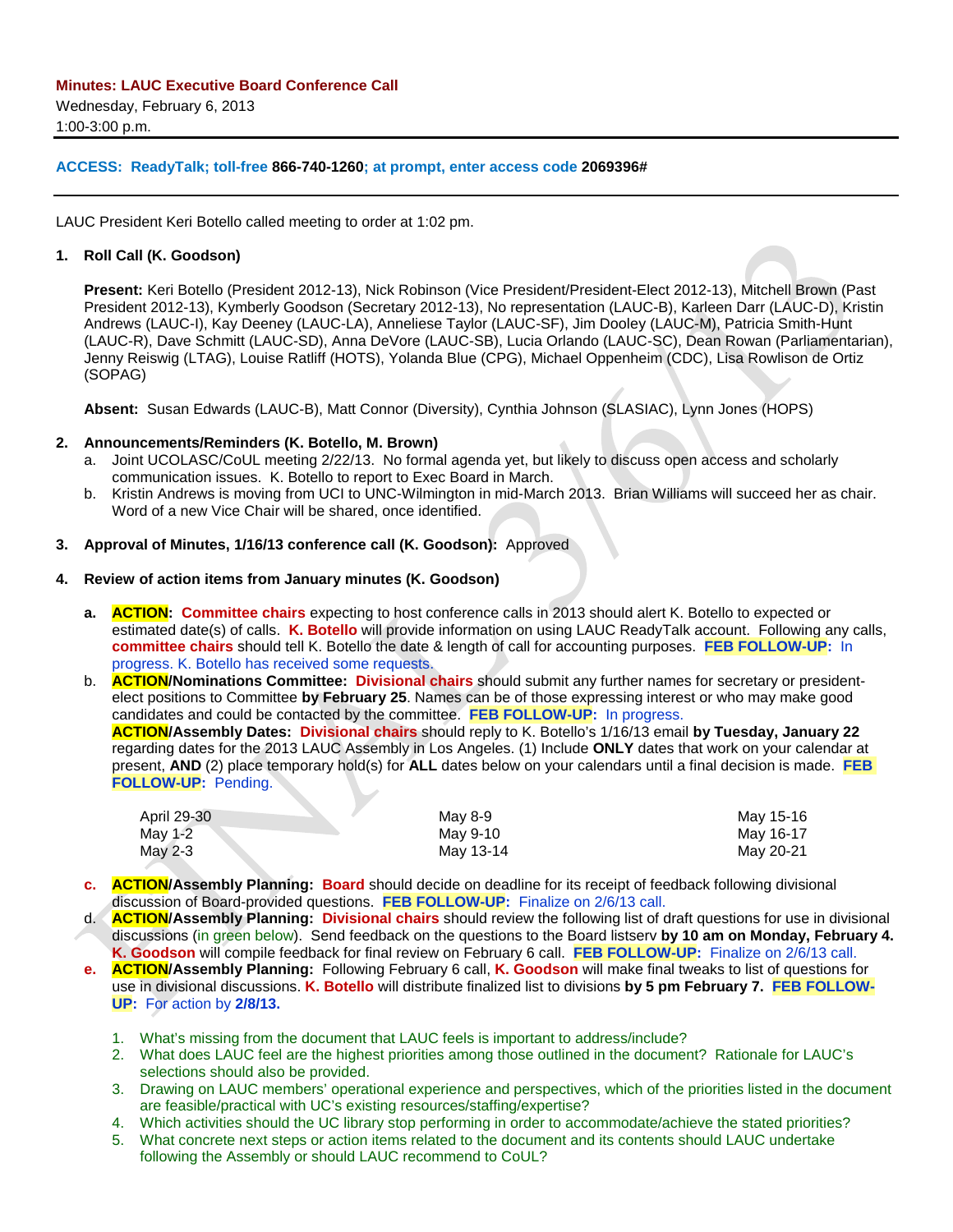f. **ACTION/Website: K. Botello** to include discussion of website options on February 6 agenda. **Divisional chairs**  should prepare for this discussion. **FEB FOLLOW-UP:** Postponed to email or March call.

### **5. Systemwide Committees/Advisory Groups:**

**a. Research & Professional Development Committee (N. Robinson):** 28 total grant applications received from divisions (10 research, 0 mini-grant, 18 presentation).

|                | <b>Research Grants</b> | <b>Presentation Grants</b> |  |
|----------------|------------------------|----------------------------|--|
| LAUC-B         |                        |                            |  |
| <b>LAUC-D</b>  |                        |                            |  |
| <b>LAUC-I</b>  |                        | 5                          |  |
| <b>LAUC-LA</b> | 3                      | 2                          |  |
| <b>LAUC-M</b>  |                        |                            |  |
| <b>LAUC-R</b>  |                        |                            |  |
| <b>LAUC-SD</b> |                        |                            |  |
| <b>LAUC-SB</b> |                        | 10                         |  |
| <b>LAUC-SC</b> |                        |                            |  |
| <b>LAUC-SF</b> |                        |                            |  |

- **b. Committee on Professional Governance (Y. Blue):** Sent timeline to division chairs 1/24/13; requested full drafts of proposed divisional bylaws changes by 4/30/13. Use Track Changes to show edits for clarity & provide link to existing bylaws.
- **c. Committee on Diversity (K. Botello for M. Connor):** Next call 2/7/13. M. Connor to report to Exec Board in March.
- **d.** Nominations Committee (M. Brown): 2<sup>nd</sup> call for nominations distributed 1/15/13. Group has 3 names for secretary position and is working on gathering names for president-elect position. Committee to have slate to LAUC secretary by **March 15.** Still accepting nominations for both positions until **February 25.** Names can be of those expressing interest or who may make good candidates and could be contacted by committee.
- **e. SOPAG:** 11/30/12, 12/14/12, 1/4/13, and 1/18/13 minutes posted at

[http://libraries.universityofcalifornia.edu/sopag/archive.html.](http://libraries.universityofcalifornia.edu/sopag/archive.html) Proposed new Advisory Structure distributed. Related subgroup met once by phone to organize; will meet every Friday initially. Plan to implement new structure by end of current fiscal year. LAUC will continue to be represented on 3 main OAGs (Operational Advisory Groups). Exec Board raised questions about transition from existing to new structure and how it will impact current LAUC systemwide reps. Will current groups be disbanded and fully replaced by the new ones? Will current reps be moved into groups in the new structure?

- **f. SLASIAC:** No report at this time.
- **g. HOTS:** Next call 2/11/13. January minutes not yet approved. No other report at this time.
- **h. HOPS:** No report at this time.
- **i. CDC:** DRAFT Notes from 1/18/13 below; next call 2/15/13. No recent minutes approved and available. CDL has new Digitization and Services Coordinator, Matt Pearson. Rosalie Lack (CDL) will substitute for Patricia Cruse while she is on six month leave.

### **Open Access**

- Informational meeting held at CDL on 1/31/12 with Simon Thomson of Open Access Key (http:/[/www.openaccesskey.com/\)](http://www.openaccesskey.com/page/test_user_guide/), a new service for handling article processing transactions. Details at [https://www.jisc-collections.ac.uk/Catalogue/Overview/index/1400.](https://www.jisc-collections.ac.uk/Catalogue/Overview/index/1400)
- Robin Chandler, CDC SCO representative, proposed that SCO's evaluate UC's PLoS membership as followup to December 2012 CDC discussion.
- No final agreement with PLoS for 2013 pricing; CDL will continue to negotiate with PLoS.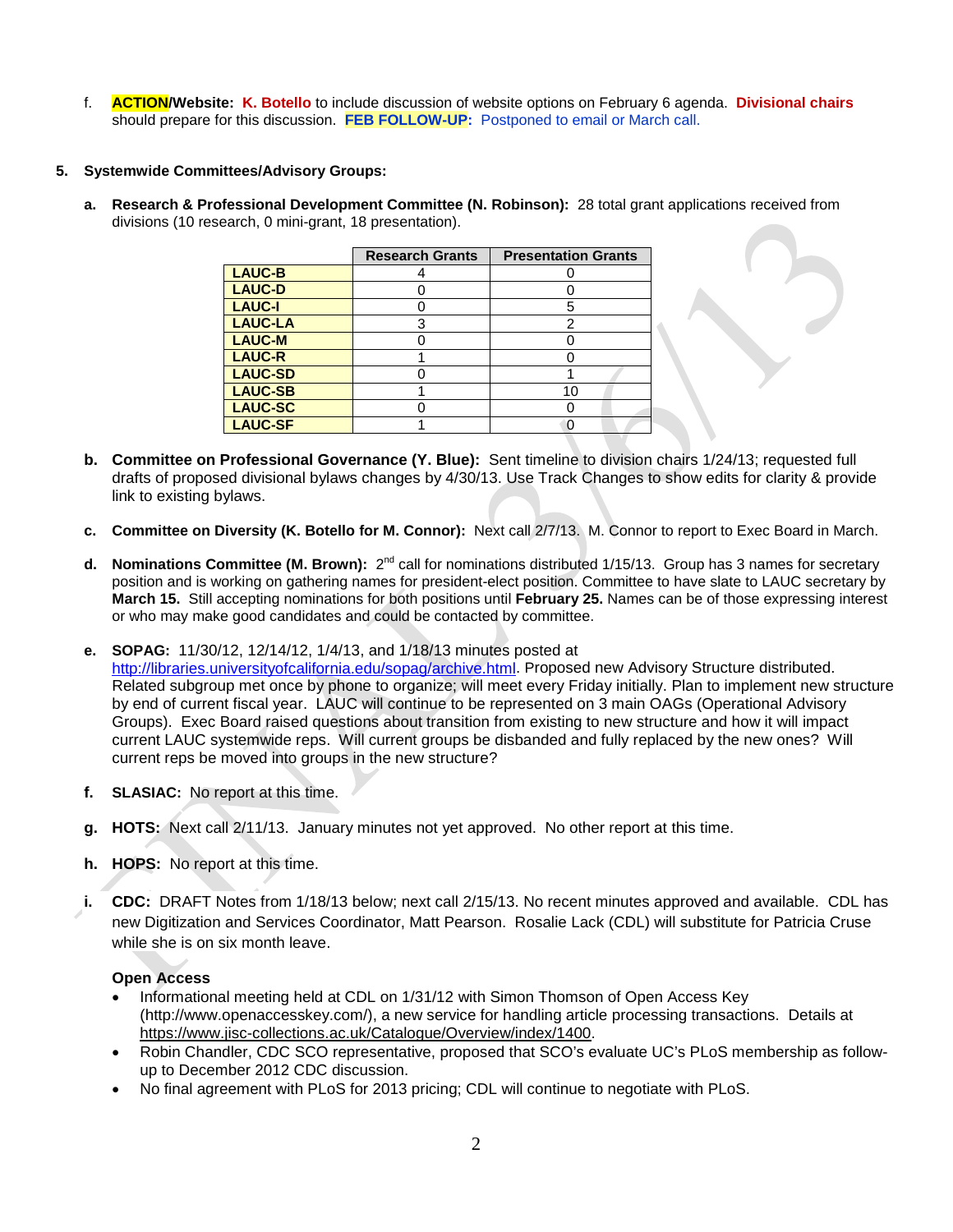• Open Access Policy Update: Catherine Mitchell participated in two recent faculty/administration meetings. Vice Provost for Academic Affairs and Vice Chancellors discussed the kind of data needed to collect including metadata and files on UC faculty publications. Academics need same data for promotion and tenure process. CDL is investigating use of Symplectic harvesting tool.

**Digitizing and Making Discoverable Unique UC Collections:** Reported on results of CDC survey about digitization partners & vendor agreements on behalf of mini-task force.

• Public Domain: Brief update on analysis of undigitized UC public domain books that CDL is working to present to CoUL in February, based on OCLC-provided data. Will report on CoUL discussion at the March CDC meeting.

# **Licensing and Stewardship**

- Taylor and Francis: Moratorium still on for campus purchasing of new T& F journals; campuses have continued to contact CDL about new T&F journals they wish to license. CDL will continue to work on negotiations with Taylor and Francis.
- Springer & Wiley issues also discussed.
- JSC Bibliographer Survey was distributed January 7, responses due Feb 15.
- DDA/e-book Task Force being formed and charge being drafted.

# **Planning and Infrastructure**

- PAG working on draft of state of digital and physical preservation activities in UC. Also working on Portico logins, training, etc., to fulfill CDC charge.
- Pot 7/ Lightning Team 2: Sought response from CDC regarding multi-campus selector models.
- Collection Summit Planning: Discussed final Pot7 L2 report and CDC agreement to reschedule summit for fall to accommodate changes to SOPAG advisory structure. CDC further agreed to will hold a 1 day face-toface strategic planning retreat (date TBD).
- **j. LTAG:** Last call held 1/28/13; minutes not yet available. Previous minutes at [http://libraries.universityofcalifornia.edu/ltag/index.html.](http://libraries.universityofcalifornia.edu/ltag/index.html)
	- Tested another videoconferencing setup (BlueJeans Network's video bridge). Worked well. Will seek pricing info. Features included ability to use familiar clients like Skype & Lync and a browse-only version. Doesn't use Flash. Can also run "moderator-less" meeting. May be testing more products yet, but then likely to compose summary report with pros and cons for each.
	- Shibboleth subgroup: Working with CDL to take a fresh look at which databases are compatible with Shibboleth and which have been Shibbolized. Subgroup chair reintroducing himself to other groups & CDL.

# **6. Continuing Business:**

- **a. LAUC Outstanding Service Award task group (M. Brown):** Held December call; worked by email in January. Working on ground rules, award proposal/plan, timelines, type of award(s), procedures, etc. Investigating various existing awards from national groups. Will give Board preliminary report in February prior to final report submission.
- **b. Research & Professional Development research grant ad hoc (N. Robinson):** Meeting and reviewing existing documentation, procedures, timelines, etc. Discussing possible alternatives & had preliminary discussions with UCOP on feasibility of possible alternatives.

# **7. Assembly Planning (final review of format suggestions/dates/travel requests from divisions) (K. Botello)**

- **Assembly Dates:** Survey results showed 3 dates to work best: April 29-30 (Mn/Ts), May 16-17 (Th/Fr), and May 20- 21 (Mn/Ts). Collection Summit previously planned for May 17 or so likely to be postponed, but one-day face-2-face meeting still planned for late May or early June (perhaps May 24).
	- **ACTION: K. Botello** to work with Local Arrangements Committee regarding room availability for 3 selected dates. Will alert Board when final date is selected. **MAR FOLLOW-UP:** Assembly scheduled for Monday, May 20, with Executive Board meeting Tuesday, May 21.
	- **ACTION: Divisional chairs** should hold April 29-30, May 16-17, and May 20-21 on their calendars. **MAR FOLLOW-UP:** April 29-30 and May 16-17 dates can be released. Hold May 20-21 for Assembly & Board meeting.
	- **ACTION: Divisional chairs** may release the following previously held dates from their calendars: May 1-2, May 2- 3, May 8-9, May 9-10, May 13-14, and May 15-16. **MAR FOLLOW-UP:** Done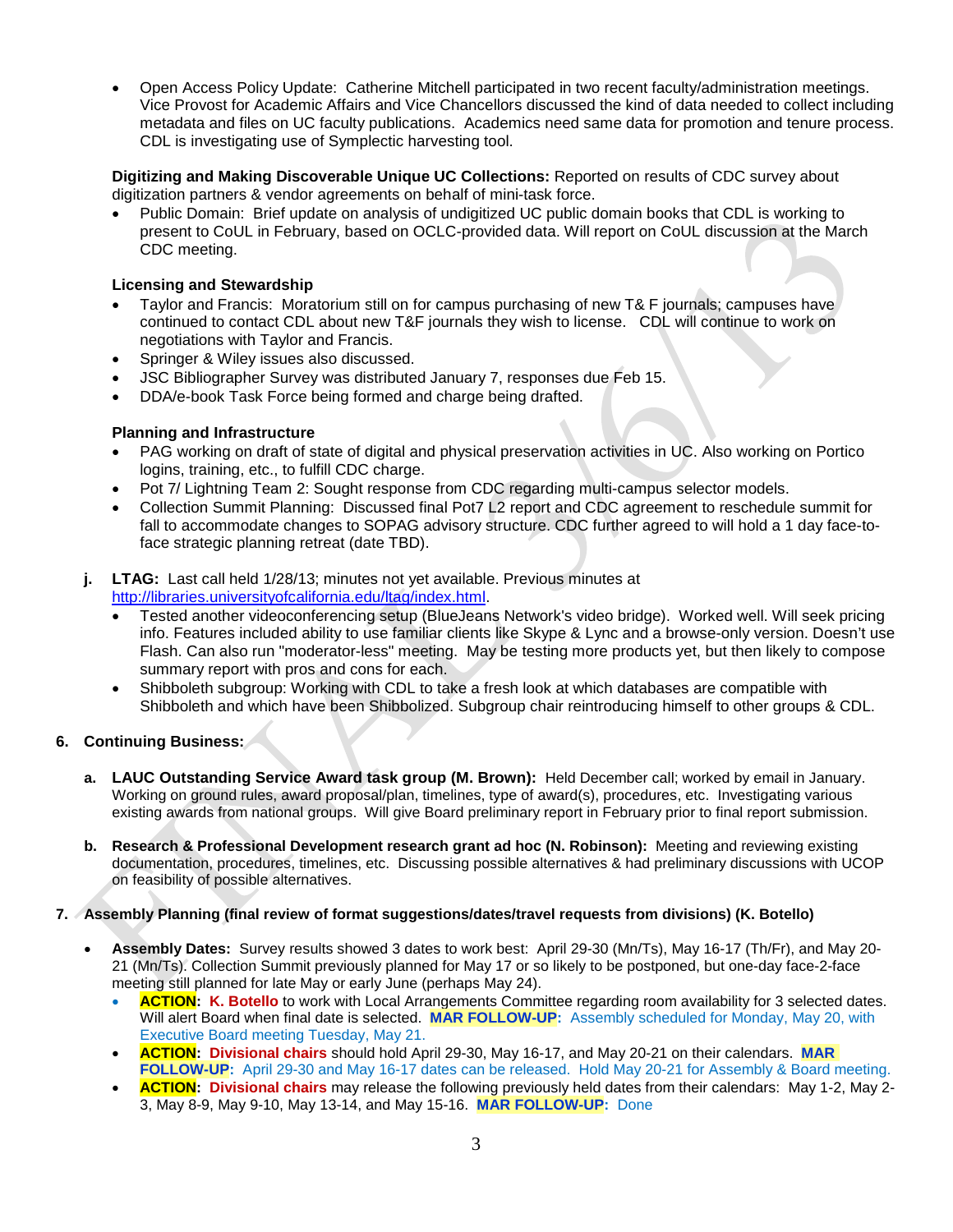• **ACTION: Divisional chairs** should alert their divisional delegate to hold and release the dates, as outlined above. **MAR FOLLOW-UP:** Done

**DECISION:** Based on available accommodations (mtg rooms & hotels near UCLA), the Assembly is scheduled for Monday, May 20, with Executive Board meeting Tuesday, May 21.

- **Main Assembly program/format:** Divisions should plan to host local discussions on CoUL Systemwide Plans & Priorities 2013-2016 document [\[http://libraries.universityofcalifornia.edu/about/vision\\_mission\\_goals.html\]](http://libraries.universityofcalifornia.edu/about/vision_mission_goals.html), guided by Board-developed questions. Divisions to submit written feedback to Board by end of day Friday, **March 29**. Assembly time to be used for further LAUC discussion and decision-making regarding appropriate/desired response to CoUL. Concrete outcome from Assembly should be a formal response (thoughtful critique & recommendations) to CoUL shortly following the event.
- **Final questions for use at divisional meetings in preparation for Assembly discussions.**
	- 1. What's missing from the document that LAUC feels is important to address/include?
	- 2. What does LAUC feel are the highest priorities among those outlined in the document? Rationale for LAUC's selections should also be provided.
	- 3. Drawing on LAUC members' operational experience and perspectives, which of the priorities listed in the document are feasible/practical with UC's existing resources/staffing/expertise?
	- 4. Which activities should the UC library stop performing in order to accommodate/achieve the stated priorities?
	- 5. What concrete next steps or action items related to the document and its contents should LAUC undertake following the Assembly or should LAUC recommend to CoUL?
	- **ACTION:** By **February 8, K. Botello** will compose & distribute email to divisions, to include: a) request to hold local discussion prior to Assembly, b) Board-approved questions (above) to guide local discussions, and c) deadline of end of day Friday, **March 29** for submission of written responses from local discussions. **MAR FOLLOW-UP:**  Done
	- **ACTION: Divisional chairs** should distribute Botello's document locally and begin planning for local discussions. **MAR FOLLOW-UP:** Done
	- **ACTION: K. Goodson** will create and distribute templates for inputting local feedback for divisional chairs to use. **MAR FOLLOW-UP:** Done
	- **ACTION: Divisional chairs** should submit their divisional feedback on the questions, using Goodson's templates, by end of day on Friday, **March 29. MAR FOLLOW-UP:** In progress
	- **ACTION: K. Goodson** will consolidate and redistribute all feedback in a single document by noon **April 2**. **MAR FOLLOW-UP:** For future action.
	- **ACTION: Divisional chairs** should attempt to read/scan through all feedback prior to **April 3** conference call. **MAR FOLLOW-UP:** For future action.

### **6. New Business (K. Botello)**

- a. **LAUC website status & options (K. Botello):** *On hold for now.*
	- o Previously reported: Webmaster P. Ayers recently explained her lack of access to public LAUC website following 2012 changes to UCOP site and its permissions. Issue with UCOP site unlikely to be resolved, so non-UCOP solutions should be investigated.

### **7. Campus Round Robin**

| UCB:         | ExecComm had hearing with Commission on the Future of the Library to share memberships concerns &              |
|--------------|----------------------------------------------------------------------------------------------------------------|
|              | goals for re-envisioning process - a very positive exchange. Looking forward to Commission's March 1, 2013     |
|              | Symposium on the Future of Research Libraries.                                                                 |
| UCD:         | Will join fellow UC campuses in Google Books project this year to digitize books in Public Domain from general |
|              | & special collections.                                                                                         |
| UCI:         | UCI is hiring: AUL for Admin Services, AUL for Research Resources (new division combining Collection           |
|              | Development & Technical Services), & Research Librarian for Visual Arts. More likely in near future. Just lost |
|              | Head of Special Collections (Archivist made acting head) & Acting Head of Collection Development (Dana         |
|              | Peterman to serve as acting/temp prior to recruitment). Likely to recruit for archivist positions in future.   |
| <b>UCLA:</b> | One UL interview completed; one more to go. Not currently recruiting for any librarian positions.              |
| UCM:         | No report at this time.                                                                                        |
| UCR:         | Steven Mandeville-Gamble accepted offer for UL position beginning March 1; previously, he served as            |